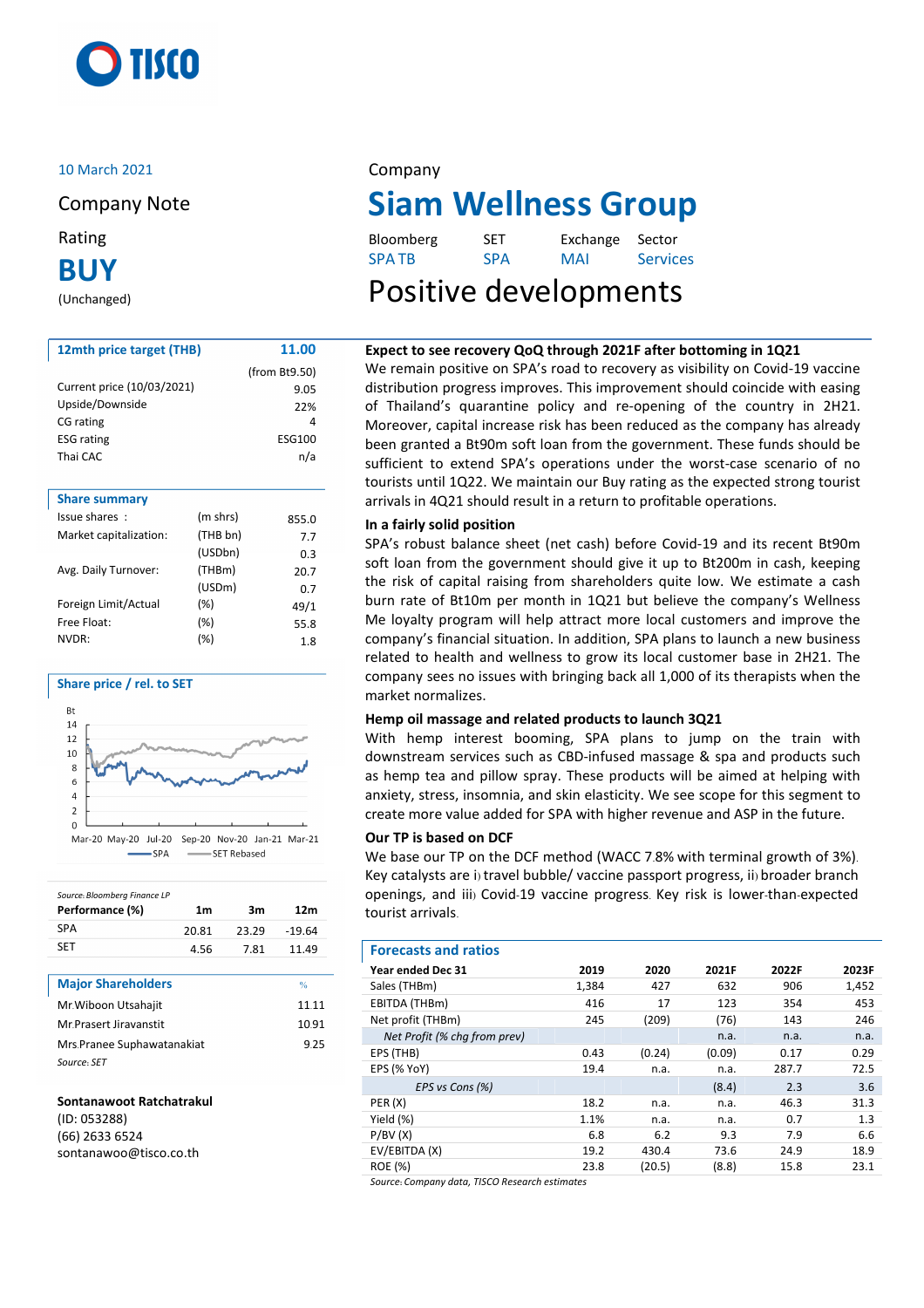# **Siam Wellness Group (SPA)**

| <b>Bloomberg: SPA TB</b>                                 |                          | <b>Target price (THB)</b><br><b>Current Price (THB)</b><br>52-week Range |                 | 11.00<br>9.05<br>$5.4 - 11.2$ |              |
|----------------------------------------------------------|--------------------------|--------------------------------------------------------------------------|-----------------|-------------------------------|--------------|
| Fiscal year end 31-Dec                                   | 2019                     | 2020                                                                     | 2021F           | 2022F                         | 2023F        |
| <b>Income Statement (THBm)</b>                           |                          |                                                                          |                 |                               |              |
| Sales and Service Incomes<br>1,384                       |                          | 427                                                                      | 632             | 906                           | 1,452        |
| Cost of Sales and Services                               | 943                      | 507                                                                      | 567             | 594                           | 959<br>493   |
| <b>Gross Profit</b><br>S&A Expenses                      | 441<br>163               | $-80$<br>119                                                             | 65<br>120       | 311<br>114                    | 183          |
| <b>Interest Expense</b>                                  | 10                       | 21                                                                       | 43              | 42                            | 40           |
| Net Result of Inv. in Asso.                              | 0                        | 0                                                                        | 0               | 0                             | 0            |
| Interest Income                                          | 0                        | $\overline{\mathbf{2}}$                                                  | 0               | 0                             | 0            |
| <b>Income Tax from Operations</b>                        | 45                       | $-2$                                                                     | $-13$           | 25                            | 43           |
| Net (Profit) Loss of M.I.                                | 3                        | 0                                                                        | $\mathbf{0}$    | 0                             | 0            |
| Net Profit before Extra. Items                           | 245                      | $-209$                                                                   | $-76$           | 143                           | 246          |
| Extra items                                              | 0                        | 0                                                                        | 0               | 0                             | 0            |
| Net Profit                                               | 245                      | $-209$                                                                   | $-76$           | 143                           | 246          |
| Cash Flow (THBm)                                         |                          |                                                                          |                 |                               |              |
| <b>Net Profit</b>                                        | 288                      | $-211$                                                                   | $-89$           | 168                           | 289          |
| Depreciation and Amortization                            | 118                      | 206                                                                      | 170             | 144                           | 123          |
| Change in working capital                                | $-51$                    | 52                                                                       | 62              | 19                            | 20           |
| Cash flow from operations (CFO)<br>Investment            | 325<br>0                 | 33<br>0                                                                  | 156<br>0        | 306<br>0                      | 390<br>0     |
| Capex                                                    | $-161$                   | $-141$                                                                   | 72              | $-20$                         | $-20$        |
| <b>Cash Flows from Investing (CFI)</b>                   | $-215$                   | $-132$                                                                   | 72              | $-20$                         | $-20$        |
| Debt financing                                           | $-51$                    | 178                                                                      | $-142$          | $-24$                         | $-22$        |
| Dividend paid                                            | $-86$                    | $-17$                                                                    | 0               | 0                             | $-57$        |
| Share capital and premium                                | $-1$                     | $\mathbf 0$                                                              | $\mathbf 0$     | 0                             | 0            |
| Cash Flows from Financing (CFF)                          | $-137$                   | 161                                                                      | $-142$          | $-24$                         | -79          |
| Net cash increase/Decrease                               | $-27$                    | 62                                                                       | 86              | 262                           | 291          |
| <b>Balance Sheet (THBm)</b>                              |                          |                                                                          |                 |                               |              |
| <b>Current Assets</b>                                    | 289                      | 231                                                                      | 296             | 565                           | 884          |
| <b>Current Liabilities</b>                               | 245                      | 361                                                                      | 327             | 346                           | 387          |
| <b>Total Assets</b><br>1,516                             |                          | 2,632                                                                    | 2,422           | 2,567                         | 2,782        |
| <b>Total Liabilities</b>                                 | 384                      | 1,727                                                                    | 1,593           | 1,595                         | 1,621        |
| <b>Minority Interest</b><br><b>Total Equity</b><br>1,132 | 0                        | 0<br>905                                                                 | 0<br>829        | 0<br>972                      | 0<br>1,161   |
| Paid-up Capital                                          | 143                      | 214                                                                      | 214             | 214                           | 214          |
| <b>Share Premium</b>                                     | 279                      | 279                                                                      | 279             | 279                           | 279          |
| Warrant                                                  | 0                        | 0                                                                        | 0               | 0                             | 0            |
| <b>Retained Earnings</b>                                 | 666                      | 368                                                                      | 292             | 435                           | 624          |
| <b>Equity Adjustment</b>                                 | 0                        | 0                                                                        | 0               | 0                             | 0            |
| <b>Key Company Metrics</b>                               |                          |                                                                          |                 |                               |              |
| Sales growth (%)<br>22.0                                 | $\overline{a}$           | 69.1                                                                     | 48.1            | 43.3                          | 60.4         |
| Net Profit growth (%)<br>19.4                            |                          | n.a.                                                                     | n.a.            | n.a.                          | 72.5         |
| Gross Margin (%)<br>31.9                                 | $\sim$                   | 18.7                                                                     | 10.3            | 34.4                          | 34.0         |
| SG&Ato sale (%)<br>11.7                                  |                          | 27.8                                                                     | 19.0            | 12.6                          | 12.6         |
| EBITDA Margin (%)<br>30.0<br>Net Margin (%)<br>17.7      | $\overline{\phantom{a}}$ | 3.9<br>49.0                                                              | 19.5<br>$-12.0$ | 39.1<br>15.7                  | 31.2<br>16.9 |
| 23.4<br><b>ROE (%)</b>                                   | ä,                       | 20.5                                                                     | $-8.8$          | 15.8                          | 23.1         |
| <b>ROA(%)</b><br>17.0                                    | $\ddot{\phantom{a}}$     | 10.1                                                                     | $-3.0$          | 5.7                           | 9.2          |
| Net debt/equity (x)                                      | 0.2                      | 1.8                                                                      | 1.7             | 1.2                           | 0.7          |
| Net interest cover (x)                                   | 28.4                     | 8.8                                                                      | $-1.1$          | 5.0                           | 8.2          |
| <b>Key Assumptions</b>                                   |                          |                                                                          |                 |                               |              |
| 1,263<br><b>SPA</b>                                      |                          | 349                                                                      | 524             | 765                           | 1,296        |
| Spa products                                             | 70                       | 61                                                                       | 73              | 84                            | 95           |
| SSSG (%)                                                 | 16.0                     | $-75.6$                                                                  | 33.3            | 50.0                          | 70.0         |
| GPM-SPA(%)                                               | 30.2                     | $-32.4$                                                                  | 5.0             | 31.5                          | 32.0         |
| GPM-Spa products (%)                                     | 60.0                     | 59.0                                                                     | 58.0            | 58.0                          | 58.0         |
| <b>Quaterly Results (THBm)</b><br>4Q19                   |                          | 1Q20                                                                     | <b>2Q20</b>     | 3Q20                          | 4Q20         |
| Sales and Service Incomes                                | 338                      | 238                                                                      | 31              | 76                            | 81           |
| Cost of Sales and Services                               | 227                      | 201                                                                      | 82              | 98                            | 127          |
| <b>Gross Profit</b>                                      | 111                      | 37                                                                       | 50              | $22 -$                        | 45           |
| S&A Expenses                                             | 33                       | 30                                                                       | 27              | 30                            | 31           |
| <b>Interest Expense</b>                                  | $\overline{2}$           | 9                                                                        | 6               | 3                             | 5            |
| Net Result of Inv. in Asso.<br>Interest Income           |                          | $\mathbf 1$                                                              | $\mathbf 1$     | $\bf{0}$                      | 1            |
| Income Tax from Operations                               | 14<br>$\sim$             | $\mathbf 0$                                                              | $\mathbf{1}$    | $1 -$                         | 1            |
| Net (Profit) Loss of M.I.                                | $\mathbf{1}$             |                                                                          |                 |                               |              |
| Net Profit before Extra. Items                           | 69                       | 4                                                                        | 81              | $55 -$                        | 78           |
| Extra items                                              |                          |                                                                          |                 |                               |              |
| Net Profit                                               | 69                       | 4                                                                        | 81              | $55 -$                        | 78           |

Source: Company data, TISCO Research estimates

| Company note   SPA |  |  |
|--------------------|--|--|
|--------------------|--|--|

#### **Rating: Buy Market Capitalization** 7,738 **THBm USDm** 251

#### **Company profile**

SPA operates the business of wellness spa and other related businesses. There are four main business operations: 1.Spa: The spa business under the brands "Let's Relax" "RarinJinda Wellness Spa" and "Baansuan Massage". 2. Hotel and Restaurant: A boutique hotel resort in Chiang Mai under the name "RarinJinda Wellness Spa Resort" and a restaurant under the name "Deck 1" and "D Bistro". 3.Sale of Spa Products: Distributes and sells spa related products under the brand "Blooming". 4.School of Traditional Thai Massage: Operates a school of traditional Thai massage under the name "Blooming Thai Massage School" to train therapist staff in massage and spa services to support SPA's business expansion.

#### Valuation

We based our target price on a DCF approach (WACC 7.6%, Terminal growth 3%) with the underlying assumption of Riskfree 1.1%, Risk premium 8.4%.

### Risk

Key downside risks: i) Delay of re-opening the country ii)Political disruptions iii)tourismimpacting events.

> Sontanawoot Ratchatrakul +66 (2) 633 524 sontanawoo@tisco.co.th